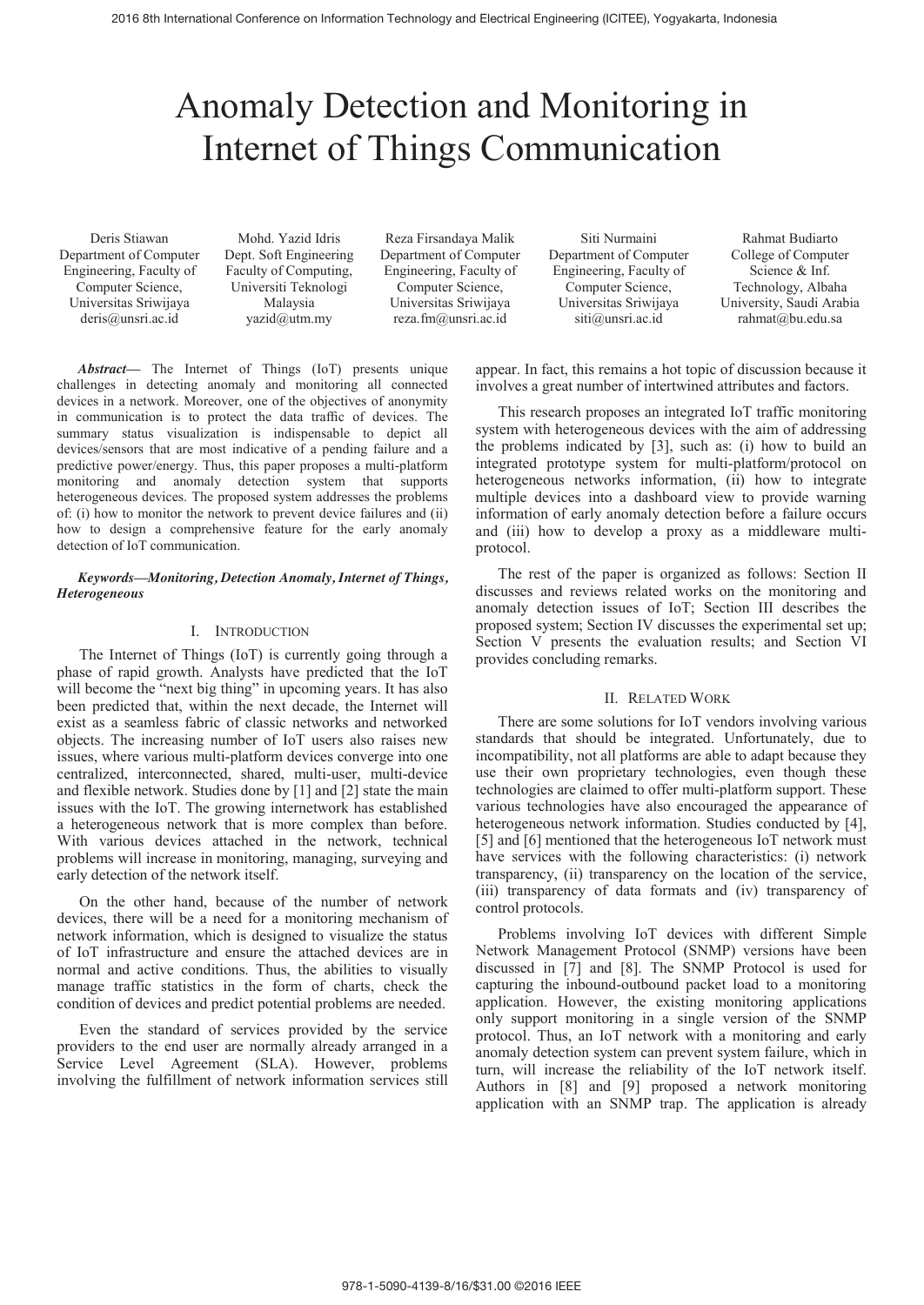informative but not yet able to perform the monitoring task if the SNMP protocol used is a different version; also, it merely focuses on network traffic. Besides, studies by [10] and [11] confirmed that the profiles of the system network activity (user, host, server and last mile connections) can also be indicators for conditions that occur in the network, such as: (i) utilization reaches 95% of the total traffic in a long period of time, which is typically only 40% in the peak time; (ii) continuously increased use of memory on the main server; (iii) data access on a server outside of the normal hours; and (iv) some devices attempt to connect and sync.

#### III. SYSTEM DESIGN

In the development of an IoT monitoring system for detecting failures, SNMP protocol is the main issue, where several heterogeneous network devices use different versions of SNMP that have different characteristics and features (SNMPv1, SNMPv2 and SNMPv3). Extracting raw data from the SNMP must be done to get the "Object Identifier" of the device.

The design consists of two phases:

- (i) deploying a network monitoring system for observing the IoT network with heterogeneous devices; and
- (ii) deploying an early system for detecting errors based on device profiles and activities. In fact, there are several stages to a design monitoring and detection system, including data agent input, trapping the agent, storing the data in a database, trapping the agent again (in case of data error) and displaying data.

The first step involves paying attention to the monitoring of the "Get-Request" process between managers and agents, which acquires messages that occur in the process. The format of these messages is: (i) version, (ii) community name, (iii) command, (iv) request ID, (v) error status, (vi) error index and (vii) the value of the variable from the object.



#### Fig. 1. SNMP raw data

This work refers to previous studies done by [7] and [9] that focused on trapping traffic in SNMP and used the approach method of the SNMP message format. SNMP has a Protocol Data Unit (PDU) as part of the message and five types of PDU: GetRequest PDU, GetNextRequest PDU,

SetRequest PDU, GetResponse PDU and Trap PDU. Fig. 1 shows the raw data packets that are successfully extracted from the traffic on the experimental network. SNMP is able to be installed in Raspberry "sysORDescr = STRING: The MIB module for SNMPv2 entities."

The system assumes user activities and network profiles based on topology, as shown in Fig. 2. Components involved in this research are able to be visualized. Request, response and trap notifications interact with the MIB server manager. Request and response traffic are set for 60 seconds, which means that every 60 seconds, an SNMP agent will trap a notification to the server manager. To get the real data, a time interval must be set appropriately, and traffic from the agent to the manager will use broadcast traffic. Thus, the issues to be addressed are the three main components in the system: (1) MIB SNMP Manager, SNMP Agent (2) and (3) User interface.

This system is designed with the following features: (i) a dashboard for viewing all inbound and outbound traffic, (ii) a display menu of all devices, (iii) visual management graphics, (iv) a device status and (v) matric mapping.

#### IV. EXPERIMENTAL SCENARIO

A network environment is set up in our computer network laboratory, as illustrated in Fig. 2. The network consists of two components—network peripherals and devices—in order to represent an IoT network.





The topology of the experimental network is set up in such a way that we can deploy an application system to monitor and detect anomaly on multi-platform devices attached to an IoT network.

### *A. Setup and Configuration*

The network pheriperals are: (i) two Cisco routers as a data packet forwarder at layer 3 (Network Layer), (ii) two switches and (iii) one wireless access point router (WiFi 2.4 Ghz with AP-OpenWRT 802.11g) to provide WiFi service access from mobile devices.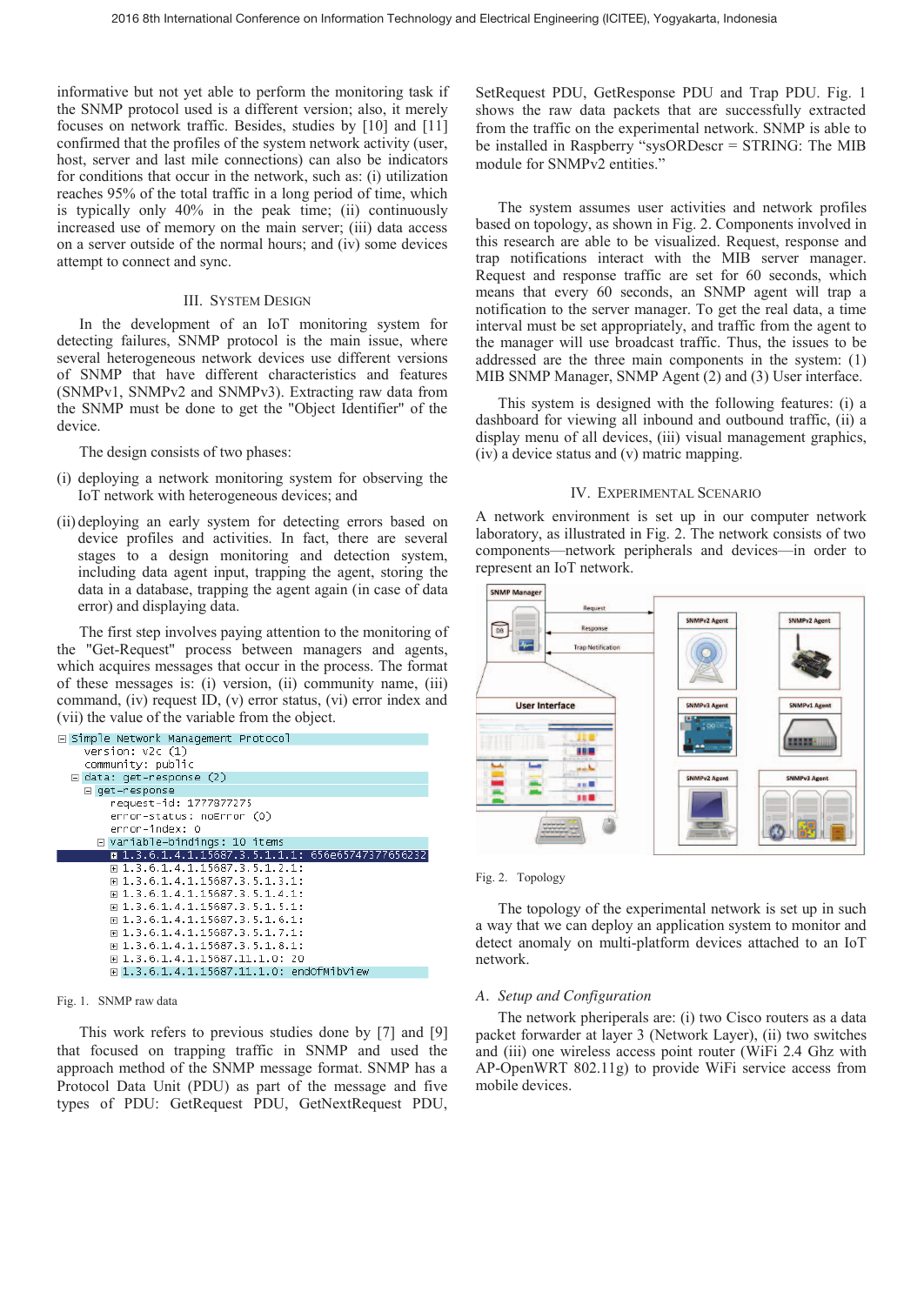The devices attached to the experimental network include:

- Two servers to run multiple applications, including web server, database server and other application servers with the following specifications: Intel Core 2 duo, 4048MB RAM, 320 GB Storage and Operating system: Ubuntu Server 14.04.3 LTS 64bit;
- Three PC Workstation users which do the user profile with Windows 7 Operating System (OS): Intel Core 2 Quad Processor Q9500, 2048MB RAM DDR3, 500GB HD;
- One server as a network monitoring MIB server: Intel Core 2 Quad Processor Q9500, 8048MB RAM DDR3, 500GB HD;
- One cloud computing server for running virtual hosts with platform Debian OS (Proxmox): Intel Xeon, 12048 MB, 1TB HD; and
- Sensors for sensing room condition: (i) two Raspberry Pi: ARM Processor, Storage MMCard 8GB, 1 port Ethernet, Raspbian OS; (ii) three Xbee S1 modules: 3.3V @ 50mA, 250kbps Max data rate, 1mW output (+0dBm); (iii) three M2303 sensors and smoke sensor.

## *B. Experiment Scenario*

- Perform ping and tracer command and gain access to multiple servers;
- Perform server testing by running its daemon and enable it by restarting after every test;
- Measure traffic load to determine performance threshold values either in time or number of data packets;
- Gain three PC users' access to web and application servers as well as cloud servers—we duplicated treatment activities, enabling separate access to three servers, simultaneous access and random access with a specified time interval;
- Use Memory and CPU usage as measurements to enable a trap in the traffic by the agent;
- Run applications of the monitoring system to receive data packages from any agent;
- Perform filtering to distinguish normal traffic from a failure by separating and dividing the data traffic into several stages based on time, target machine and used tools;
- Pump data packet into the experimental network using the Packet Generator (packgen) to enable active users to achieve real world traffic;
- Capture raw traffic data using TCPdump to produce pcap files;
- Enable all services/daemons in target machines and restart them before each test to ensure the same starting conditions;
- Configure sensors' option configurations LINUX-RASPI: Downed Device Detection SNMP Uptime, Timeout Value 400, Retry 1, SNMP Ver 3, Community public, Port 161 and Timeout 10; and
- IPtraf, TCPdump and Collasoft Capsa are used to packet sniffing.

## V. EXPERIMENT RESULTS AND DISCUSSONS

 A network mapping matrix of interconnection traffic and summary data information is shown in Figure 3. This traffic was obtained during the experimental observation. Fig. 4 shows a graph that describes the traffic profiles of a user and the CPU processing usage percentage of the experimental IoT network





Fig. 3. Overall traffic and protocol used



Fig. 4. Snapshot of traffic profile in a period of observation time

 We analyzed the same graphic flow between the incoming and outgoing traffic of CPU/memory usage on the monitored server. Thus, it is possible to set a basic threshold value to trigger an alert in the notification system. For example, we may set the value of the threshold value network traffic as if "the traffic load  $\leq 500$  Kbps or  $> 150$  Mbps = usage processor  $> 45$